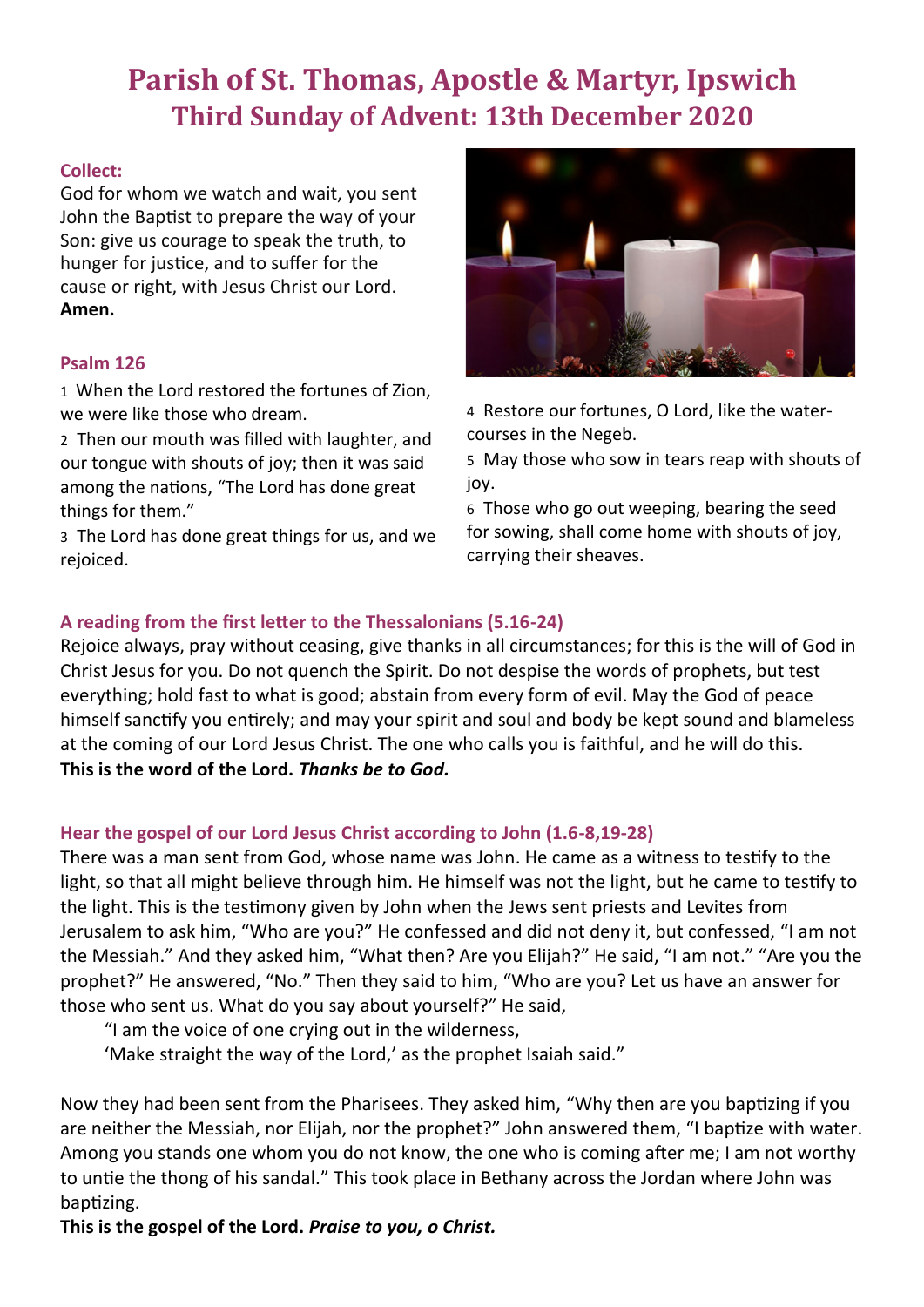**Reflection:** *'Rejoice always, pray without ceasing, give thanks in all circumstances… Do not quench the Spirit….The one who calls you is faithful.*' The third Sunday in Advent is called 'Gaudete', Latin for 'Rejoice', Sunday. That's why we are lighting the pink candle on the Advent wreath today – pink to signify joy, in contrast to the purple, which signifies repentance. As we are getting closer to Christmas, a note of joyful anticipation is introduced into our watching and waiting.

This year, as we are moving toward Christmas many people's 'watching and waiting' is mixed with anxiety and frustration because of the COVID situation; many plans had to be changed or cancelled, including our own. This year will be the first time ever that we are unable to spend time with my German family after Christmas. And I expect, there will be many of you for whom this is a 'first time' ever, not seeing family or friends, or being invited round to someone's house at Christmas because of the restrictions, or not travelling to the place where you have gone for years. Then there are many other factors that come into play: less money to buy presents; chronic illness that requires you to shield; a significant bereavement – the first Christmas without a much loved family member or friend; a long standing hope that has not been met this year or not being able to attend a church service in person, not being able to receive communion. Whatever it is that feels hard and leaves us sad and grieving, Paul's words to the Thessalonians are intended for all of us. Those of you who are joining in morning prayer with Bishop Martin and myself will know that Paul is writing to the small church in Thessalonica, who are being persecuted for their faith. Paul, who started the church and dearly loves them is unable to return and visit. So, he writes to them, encouraging them to really hold on to what he has taught them, to live in faith, hope and trust, and to rejoice in the good news of Jesus Christ. *'Do not quench the Spirit'*, Paul says to them, say your prayers, read your scriptures, meet together to encourage and support one another and notice God's presence with you. *The one who calls you is faithful.* And this is what Paul says to us, in this season of Advent, when we are living with the backdrop of COVID and many other challenges, in our personal lives, our society and in our world. This year, more than in other years, we are aware how much we and the world are longing for healing and wholeness, justice and peace.

As we ponder the call to watch and wait in Advent, Rev Jackie called it 'to wait actively' in her sermon on the first Sunday of Advent, we also realise that the whole Christian life is about active watching and waiting, to notice God's presence with us, to see what God is doing in our lives and the world, as well as waiting for the second coming of our Lord Jesus Christ.

The season of Advent is the time when we practice this, we are honing our skills for the year ahead – by making more time to pray, read the scriptures, to be still; by actively noticing the light of faith and love in the darkness; by reaching out to those in need, spreading the life in our world; by pondering the scriptures, especially the prophet Isaiah, the psalms as well as the opening chapters of the gospels. In Advent we wait to celebrate again the birth of Christ, God coming to take on human form, to share our human existence, to redeem our relationship with God and that of the whole creation. And the more we observe Advent, the more we wait, watch, ponder, the more we realise the amazing gift of the birth of Christ—of God coming to share our lives and to redeem the world. But, here, I am getting ahead of myself. For now, we are staying with our longing and hopes, our watching and waiting, to discover ever more deeply the gift of God-self to us and God's purposes for the world.

Advent is the beginning of the new church year, and the point of the church year is to tell and retell the history of our salvation, to remind us that our story, our history is held in God's story, in God's salvation history. When we live through the cycle of seasons, the seasons of waiting, preparation, celebration, ordinary time, year after year, is to help us recognise more and more how God's saving presence is with us. Someone suggested we could think of a snowball that gets bigger and bigger as it rolls down the hill, but it's still a snowball, which has picked up more and more layers.

So, this year as our waiting and watching, our preparation for Christmas is taking place in a world restricted by COVID, we know that God is very much with us, at work in our world. We pray for our Spirit not to be quenched, for the grace to give thanks in all circumstances and to be faithful in our watching and waiting for, the one who calls us is faithful. Amen. *Revd Jutta*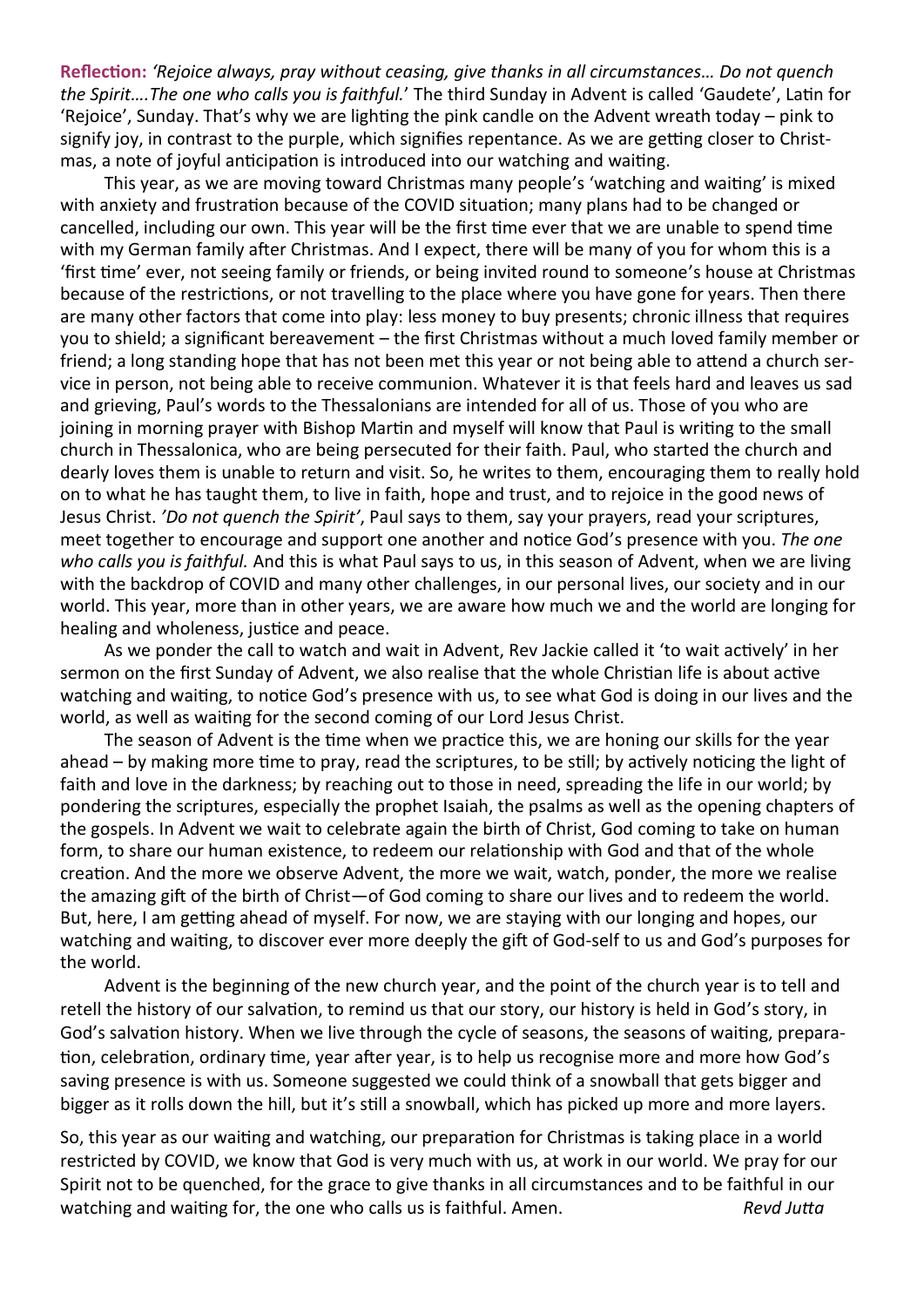#### *God is love. Those who live in love live in God, and God lives in them.* **The peace of the Lord be always with you.**

## **This week's hymn:**

Come, O long-expected Jesus, born to set your people free; from our fear and sins release us, Christ, in whom our rest shall be.

Israel's strength and consolation, born salvation to impart; dear desire of every nation, joy of every longing heart.

Born your people to deliver, born a child, and yet a King; born to reign in us for ever, now your gracious kingdom bring.

By your own eternal Spirit rule in all our hearts alone; by your all-sufficient merit raise us to your glorious throne.

### **For Our Prayers:**

The Bishops are calling on every parish to join them using this prayer at home and at every act of worship for our church, that we grow in trust in God's providence and deepen our own generosity giving of ourselves and of our gifts.

**Loving God, you are always with us, and give us all we need to be your church in Suffolk. Help us, we pray, to give as we have received: abundantly, generously, and joyfully, that our worship and our service may bear witness to your Kingdom of unfailing love. In the name of your Son who gave himself for us, Jesus Christ our Lord. Amen.**

#### *Please pray for:*

**Those with chronic or long-term illness:** Eric Dickerson, Rosemary, Jenny, Andrew Barfield, Kathy Steele, Frank D., Andrew , Peggy, Natacha, Christine, Stephen, Samantha, Rex & Jill, Margaret Christian

**\_\_\_\_\_\_\_\_\_\_\_\_\_\_\_\_\_\_\_\_\_\_\_\_\_\_\_**

**Those undergoing treatment or currently ill:** Emily, Gloria Elmer, Helen Harlow, Jean Dominy, Leslie Bloomfield, Katie (cancer), Alice (Joan's grandson's wife), Vincent Lightbody, Trish, Roger Dickerson, Vicky & Matt, Maureen Dobson, Dagmar, Alice (Covid)

**All who are affected by the Coronavirus** in the UK and around the world: *For all who have lost their jobs due to Covid19; all who are despairing. For all who have lost their lives & livelihoods, the injured, the bereaved. For hospital and health care workers*

**For our government & MPs', and local councillors: for honesty in politics, for wisdom and justice for all. For refuges** across the world & diplomates and peace makers, working to end conflicts

**Those who have recently died, and their families mourning their loss:** Eric Gilson, Diane Bloomfield, Peter Wardley, Leslie Symonds, Pearl Leggett RIP.

*Call this number* —> *for free*. It's a lovely way to worship from home!